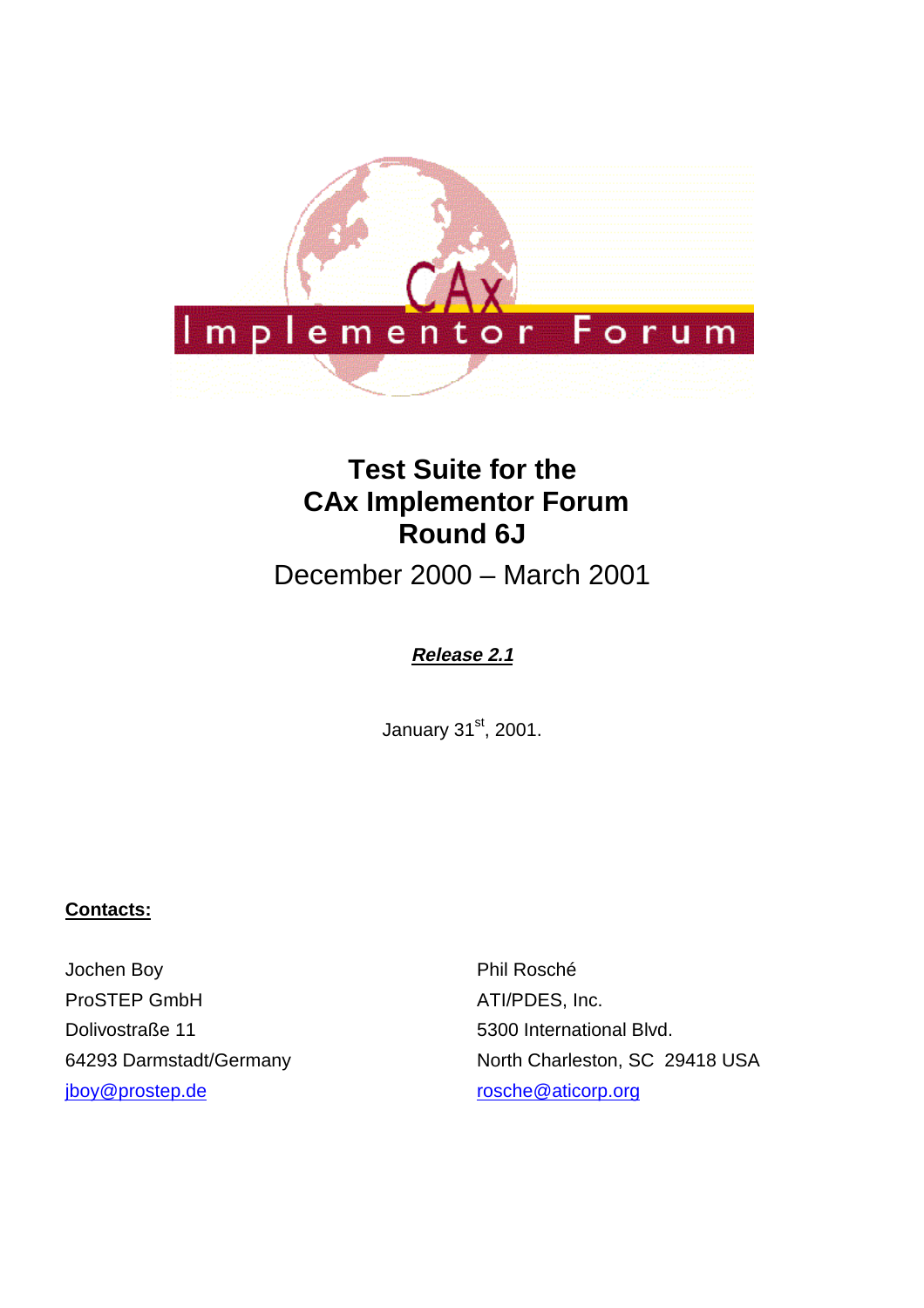# **Contents:**

| 1.0   |                                                            |  |
|-------|------------------------------------------------------------|--|
| 1.1   |                                                            |  |
| 1.2   |                                                            |  |
| 1.3   |                                                            |  |
| 1.4   |                                                            |  |
| 2.0   |                                                            |  |
| 2.1   | Model D3 : Draughting of block with (angular) Dimensions 6 |  |
| 2.1.1 |                                                            |  |
| 2.1.2 |                                                            |  |
| 2.1.3 |                                                            |  |
|       |                                                            |  |
|       |                                                            |  |
| 2.2   |                                                            |  |
| 2.2.1 |                                                            |  |
| 2.2.2 |                                                            |  |
| 2.2.3 |                                                            |  |
|       |                                                            |  |
|       |                                                            |  |
| 2.3   |                                                            |  |
| 2.3.1 |                                                            |  |
| 2.3.2 |                                                            |  |
|       |                                                            |  |
|       |                                                            |  |
| 2.3.3 |                                                            |  |
|       |                                                            |  |
|       |                                                            |  |
| 2.4   |                                                            |  |
| 2.4.1 |                                                            |  |
| 2.4.2 |                                                            |  |
| 2.4.3 |                                                            |  |
|       |                                                            |  |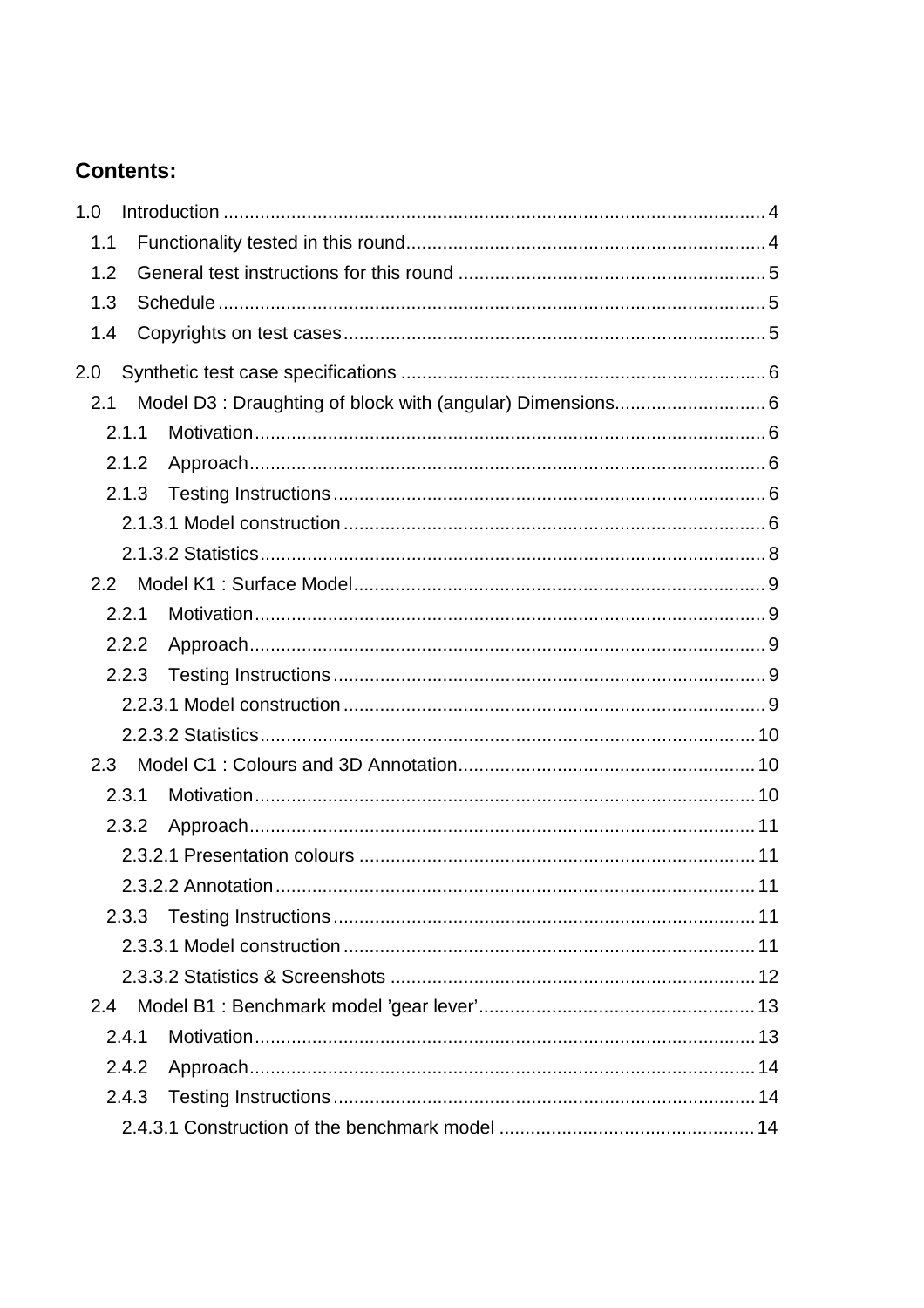| CAx Implementor Forum | 6 <sup>th</sup> Test Round <b>600 million</b> | December 2000 - March 2001 |
|-----------------------|-----------------------------------------------|----------------------------|
|                       |                                               |                            |
| 2.5                   |                                               |                            |
| 2.5.1                 |                                               |                            |
| 2.5.2                 |                                               |                            |
| 2.5.3                 |                                               |                            |
|                       |                                               |                            |
|                       |                                               |                            |
| 2.6                   |                                               |                            |
| 2.6.1                 |                                               |                            |
| 2.6.2                 |                                               |                            |
| 2.6.3                 |                                               |                            |
|                       |                                               |                            |
|                       |                                               |                            |
| 3.0                   |                                               |                            |
| 3.1                   |                                               |                            |
| 3.2                   |                                               |                            |
| 3.3                   |                                               |                            |
|                       |                                               |                            |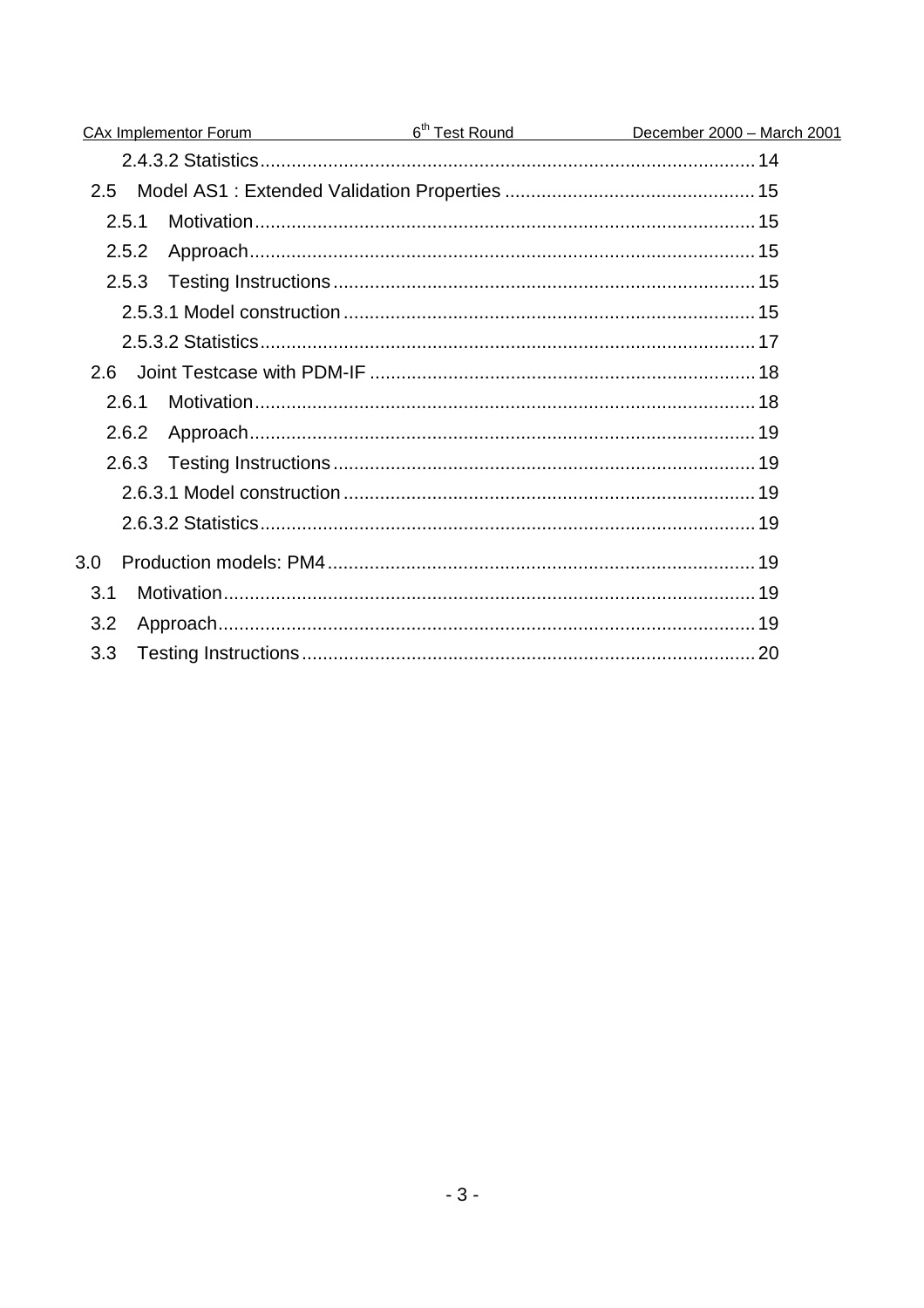# **1.0 Introduction**

This document describes the suite of test cases to be used for the sixth round of testing of the CAx Implementor Forum (CAx-IF). The CAx-IF is a joint group of the organisations and vendors previously engaged in the ProSTEP CAD Round Table and the PDES, Inc. STEPnet.

The test rounds of the CAx Implementor Forum continue the tradition of the Test Rallies and STEPnet activities in testing the interoperability and conformance of STEP processors.

The test rounds in general combine testing of synthetic and production models. Production models will in most cases be provided by the member companies of the organisations PDES, Inc. and ProSTEP.

This test suite includes synthetic models for testing the following capabilities: surface geometry, model viewing, drawing organisation, solid, surface and curve colours, 3D Text annotation, extended validation properties, and PDM-CAD integration.

Production models are provided for assemblies and piece parts. The basis for the production test cases is native CAD models. Each test case therefore originated from a single CAD system, and the set of test cases to be pre-processed (converted to STEP files) is unique for each CAD system. After pre-processing, the resulting STEP files are then to be imported/post-processed/read in by the participants

# **1.1 Functionality tested in this round**

Functionality tested in this round relates to surface geometry, colours, 3D text annotation/associative text, extended validation properties, model viewing, and PDM-CAD integration.

Surface models are again tested because of previous findings that indicate that this exchange capability might still need some enhancement. It has been agreed that only topologically bounded models will be exchanged.

A simple model will be used to test the exchange of solid, surface and curve colours. This will include overriding face and edge colour.

Associative text is the capability to associate text notes in 3D model space with portions of the model.

Validation properties (in AP214 named shape dependent properties) is a mechanism to allow the exchange of geometric properties and their assignment to geometric representations for the purposes of data exchange validation. Considered properties are volume, surface area and centroid.

The extended functionality ('Val.Props.2') tested in this round includes instance information, i.e. the centroid of each part is stored in the context of the parent assembly, giving information on the placement of every item, including multiple instances of a single part.

The model viewing and drawing organization capability including the presentation of dimensions has already been tested in Rounds 2J, 4J and 5J. In Round6J, the model will be re-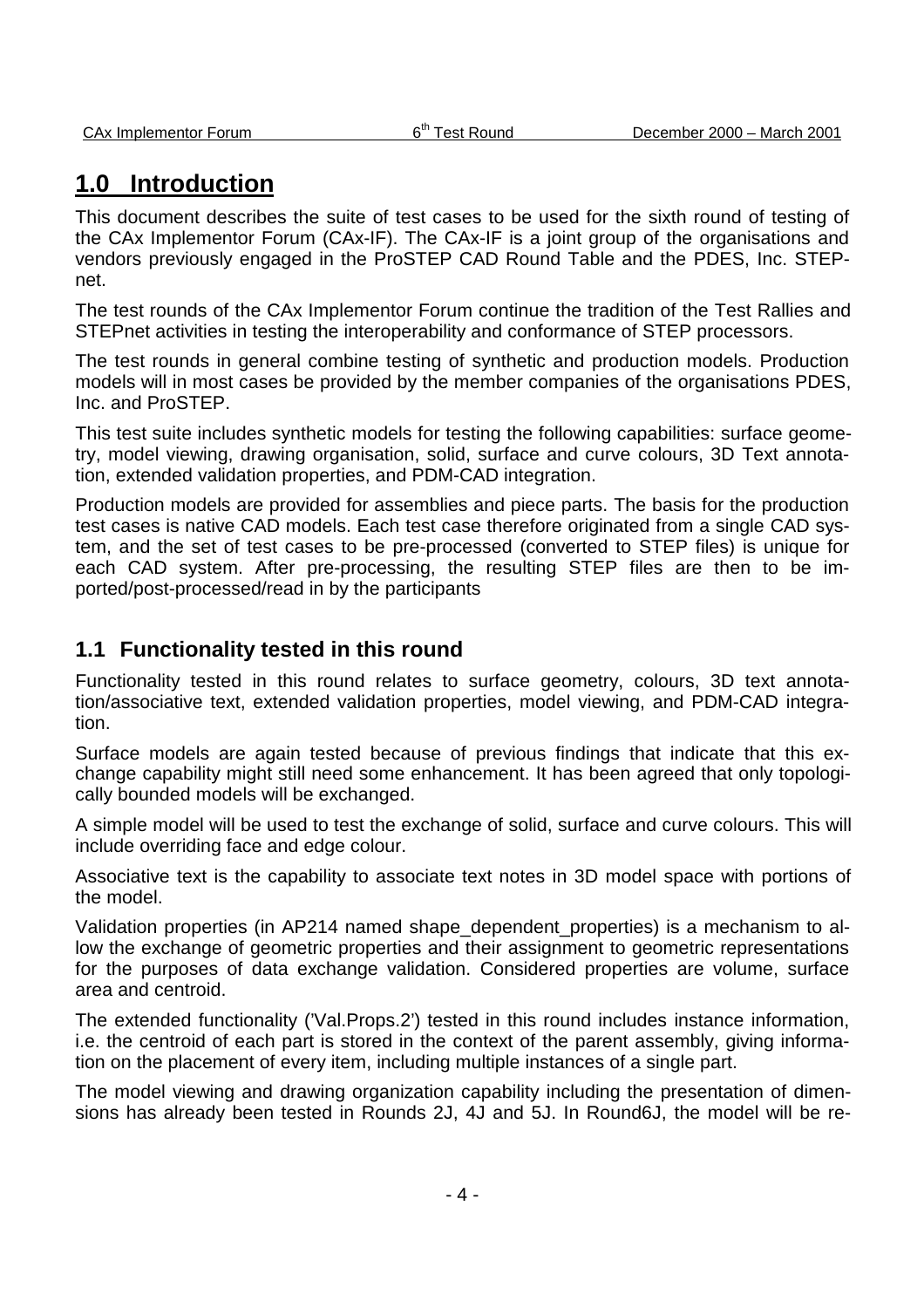used to test the common approach which has been agreed to during the Round5J review meeting.

PDM-CAD integration uses external references, which is a mechanism for specifying external documents that are associated with objects defined within a STEP file. The external documents may be digital documents such as CAD native models, STEP files, WORD documents, or NC programs OR non-digital documents such as technical drawings on paper, or handwritten documents. With respect to the CAx-IF, external references will be used to split a single STEP file into one file containing the part identification and assembly structure and several STEP files containing the component geometry. In Round 6J of testing, CAx vendors will be processing files from the PDM Implementor Forum (PDM-IF), for a joint CAx/PDM testcase (see Section 2.6) which has been defined in Round5J.

In addition to synthetic models for the above capabilities, production models are included in this round of testing.

# **1.2 General test instructions for this round**

The general procedures for communication of models and statistics are outlined in a separate document 'General Testing Instructions'. The general instructions can be retrieved from CAx Implementor Forum web sites.

| <b>Date</b>                                       | <b>Action</b>                                     |
|---------------------------------------------------|---------------------------------------------------|
| January 12th, 2001                                | 1 <sup>st</sup> CAx-IF Conference Call            |
| January 26 <sup>th</sup> , 2001                   | <b>Production Models released</b>                 |
| February 2 <sup>nd</sup> , 2001                   | Initial STEP files and native stats due           |
| February 16 <sup>th</sup> , 2001                  | STEP files and native stats frozen                |
| February 23 <sup>rd</sup> , 2001                  | Target stats due,                                 |
|                                                   | 2 <sup>nd</sup> CAx-IF Conference Call            |
| March 2 <sup>nd</sup> , 2001                      | Target stats frozen                               |
| March 9 <sup>th</sup> , 2001                      | Pre-release of final stats                        |
| March 19 <sup>th</sup> , 2001                     | Review meeting for test round                     |
| March 20 <sup>th</sup> to 22 <sup>nd</sup> , 2001 | CAx Implementor Forum meeting in Myrtle Beach, SC |

# **1.3 Schedule**

# **1.4 Copyrights on test cases**

Not all of the production test cases which were provided by the PDES, Inc. and ProSTEP member companies are fully released for any purpose. The least common denominator is that the test cases can be freely distributed among the ProSTEP/PDES, Inc. Round Table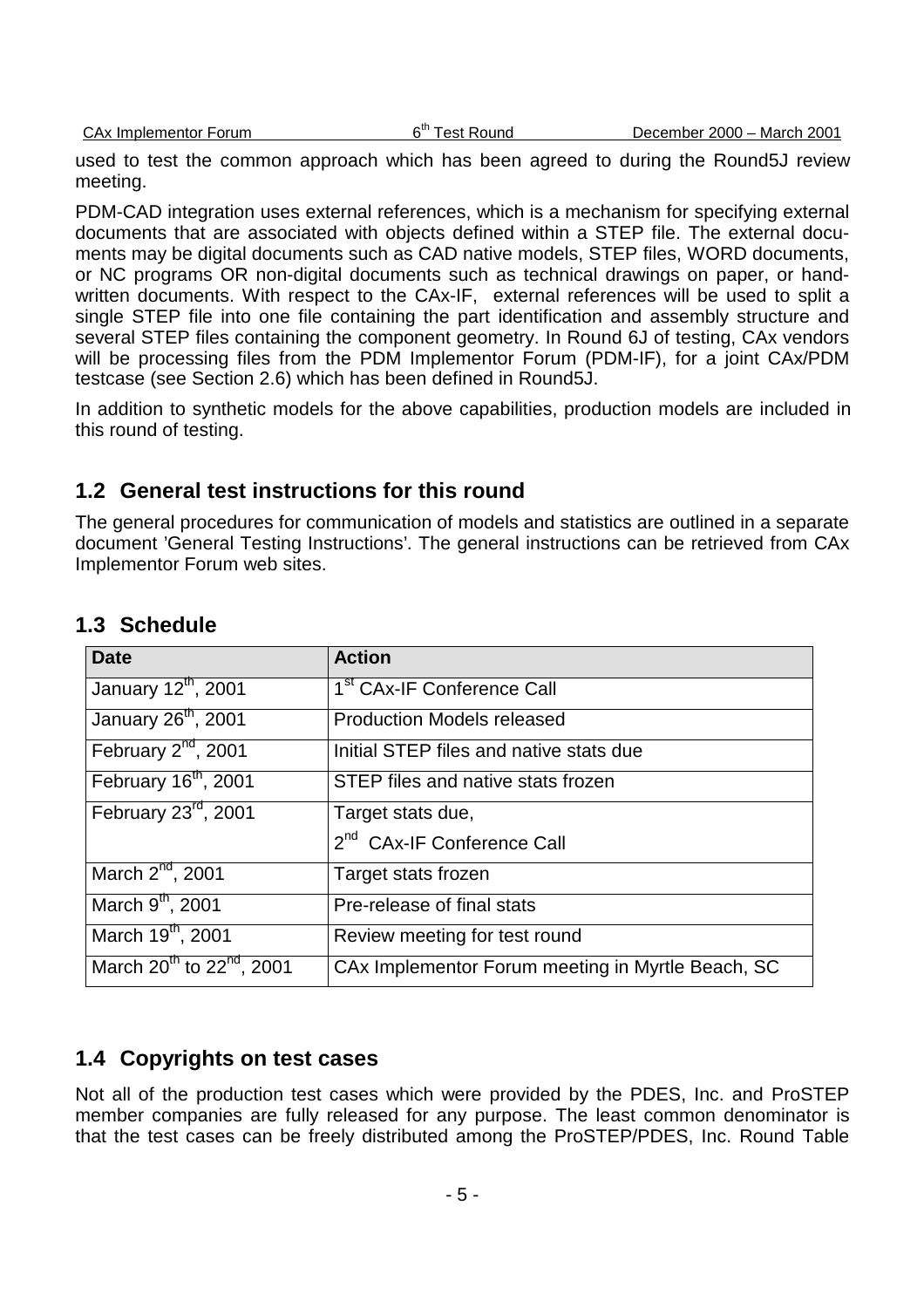CAx Implementor Forum 6<sup>th</sup> Test Round December 2000 – March 2001

participants and can be used for any purposes that are related to CAx Implementor Forum testing (i.e. testing, documentation of testing efforts), as long as a reference to the originating company is made.

The test cases must not be used for any purposes other than the CAx Implementor Forum testing or outside of PDES, Inc. and ProSTEP.

# **2.0 Synthetic test case specifications**

# **2.1 Model D3 : Draughting of block with (angular) Dimensions**

## **2.1.1 Motivation**

This synthetic model represents basic draughting capability. It involves the projection of a simple 3D solid onto a view which is then placed on a sheet. The sheet is organised in a drawing. In the test of this model the test case is extended by adding linear and angular dimension information to the views.

## **2.1.2 Approach**

See the approach described in the CAx Implementor Forum Recommended Practices for Model Viewing, Drawing structure and Dimensions (see http://www.caxif.org/joint\_testing\_info.html and http://www.cax-if.de/joint\_testing\_info.html).

## **2.1.3 Testing Instructions**

Please note that system vendors that do not support this basic draughting capability should not submit STEP files for this test case.

## **2.1.3.1 Model construction**

The figures below indicate the construction of the draughting test case. The basic steps are:

- 1. Construct the solid geometry. The dimensions for the solid are given in the figure 1 below.
- 2. Define views of the solid and place it onto a sheet. The projection related to the views can be extracted from the figure 2.
- 3. Add the dimensions to the views as shown in figure 2.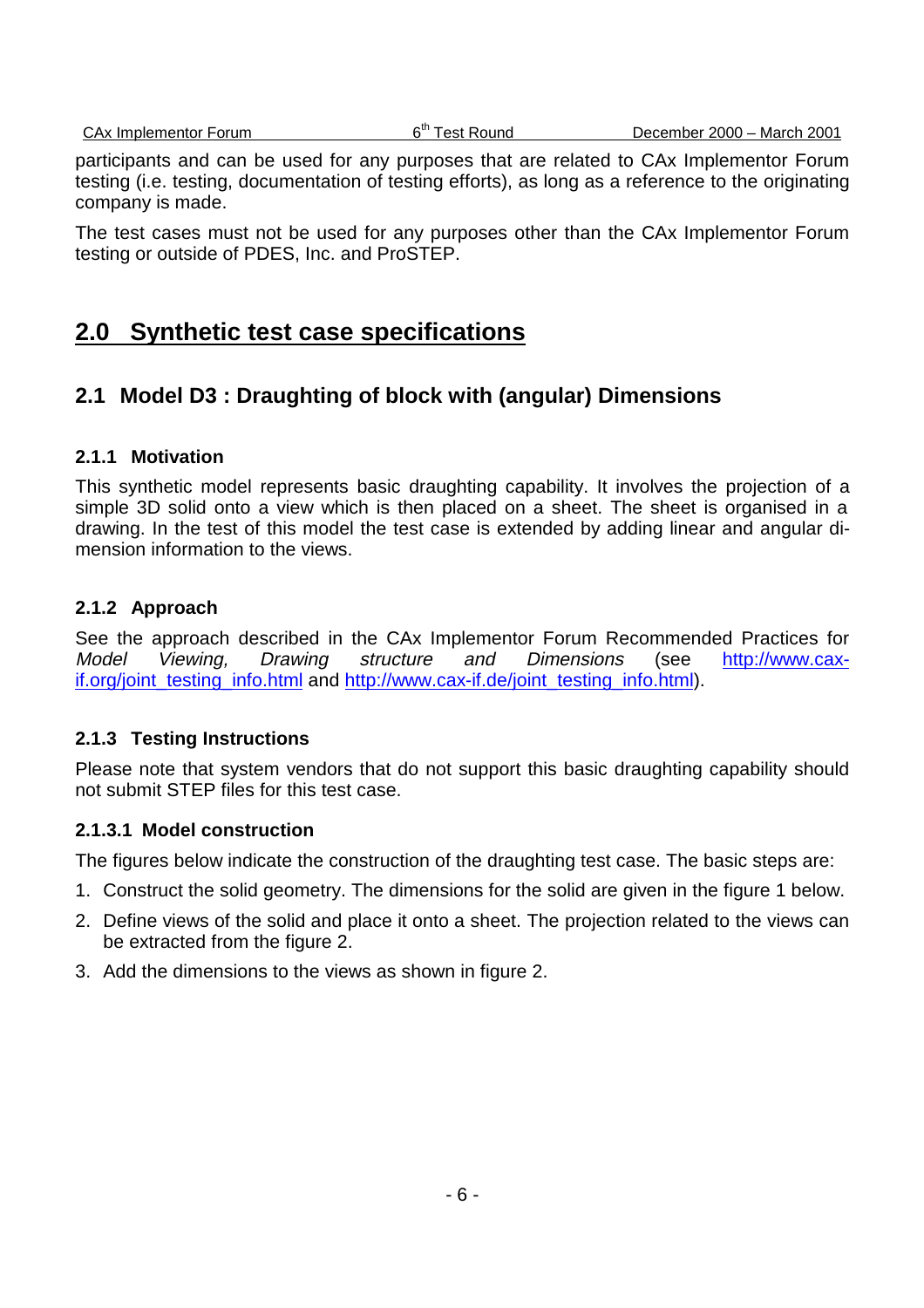

Figure 1: Dimensions for solid for d3 (dimensions in mm)



Figure 2: Views on the drawing sheet with dimensions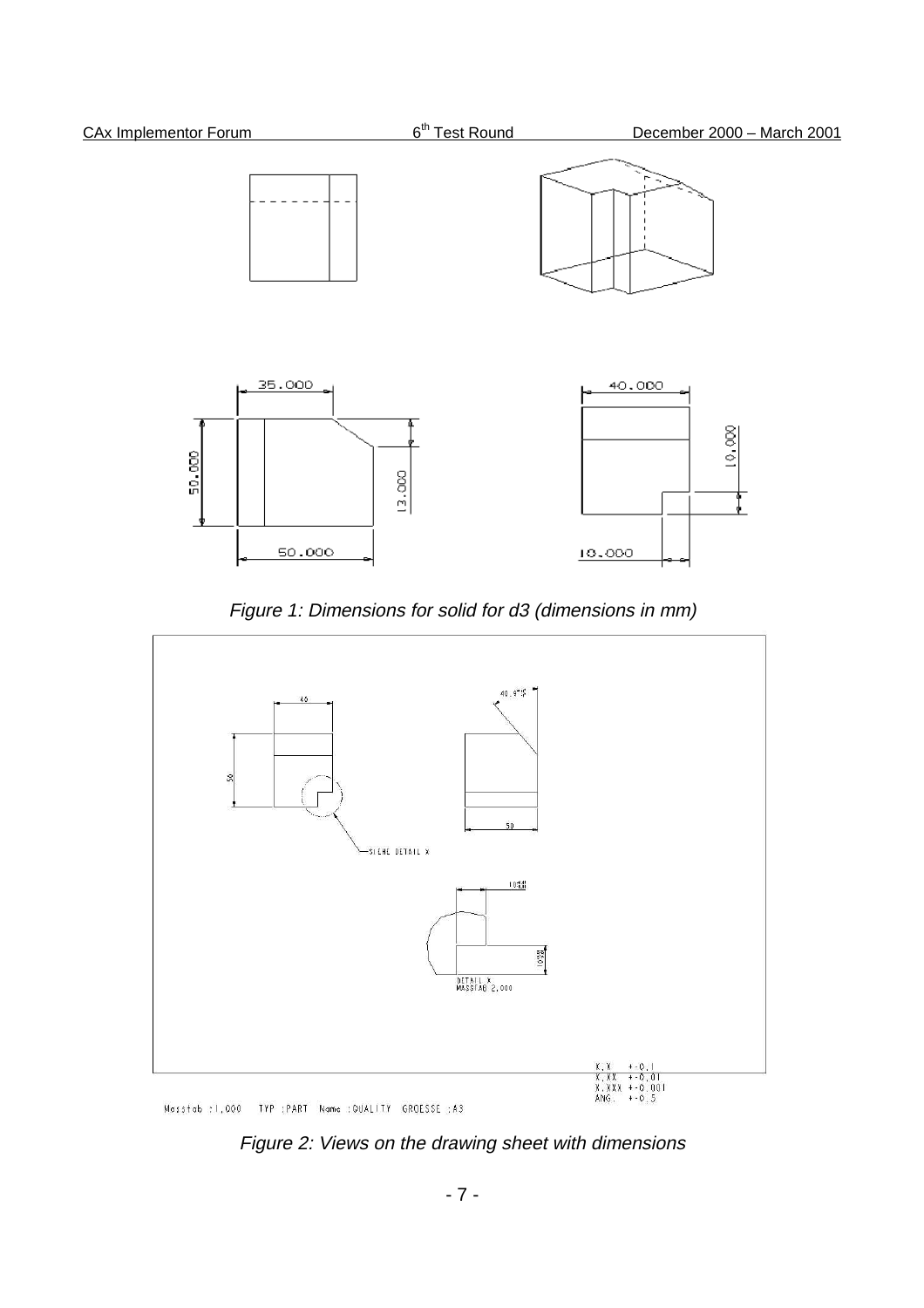The layout of the views on the sheet should be indicated as above, i.e.:

- TOP and LEFT are horizontally aligned
- TOP and LEFT are placed on the top of the sheet
- The DETAIL TOP is horizontally centred
- DETAIL TOP is placed on the bottom of the sheet

The dimensions shall be added to the views as shown in figure 2.

## **2.1.3.2 Statistics**

The statistics that must be associated which each STEP file submitted for the D2 test case are designed to represent the results for the following criteria and validations:

- Check the views: placement on the sheet and orientation
- Move the views on the sheet in order to test the association of the model to the view
- Check if the dimension text and symbology fits with the specification of the test case. Note: the dimensions are not supposed to be associative, i.e. linked with the geometrical dimensions of the solid. Tolerance information is only presented and not complemented by information in the 3D model.

| model        | d3                                                                                                                         |
|--------------|----------------------------------------------------------------------------------------------------------------------------|
| system_n     | Native system code                                                                                                         |
| system_t     | Target system code (for native statistics use 'stp' for system_t)                                                          |
| <b>Views</b> | all/partial/none – whether the views appear on the sheet in the<br>target system                                           |
| view_layout  | all/partial/none – whether the views appear with right place-<br>ment and orientation in the target system                 |
|              | all: if the presentation information of all linear dimensions re-<br>ceived corresponds to the test case specifications    |
| pres_lin_dim | partial: if the presentation of the linear dimensions is incom-<br>plete or not completely as specified in this test case  |
|              | none: if no linear dimensions are presented or all of them do<br>not fit with the specifications                           |
|              | all: if the presentation information of all angular dimensions<br>received corresponds to the test case specifications     |
| pres_ang_dim | partial: if the presentation of the angular dimensions is incom-<br>plete or not completely as specified in this test case |
|              | none: if no angular dimensions are presented or all of them do<br>not fit with the specifications                          |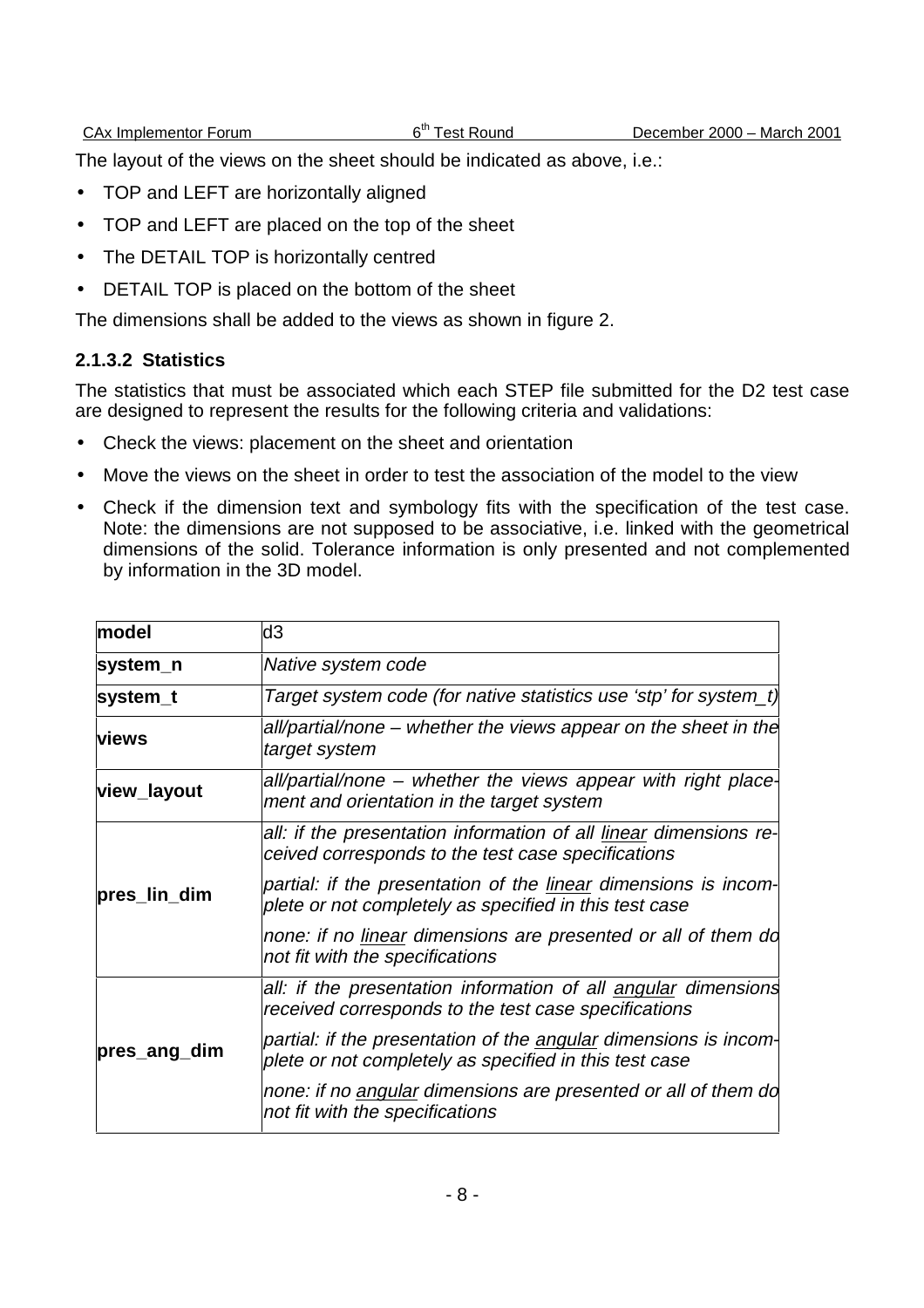| CAx Implementor Forum | 6 <sup>th</sup> Test Round                                                                                                  | December 2000 - March 2001 |
|-----------------------|-----------------------------------------------------------------------------------------------------------------------------|----------------------------|
| valid assoc           | pass/fail – whether modifications of the shape result in an ap-<br>propriate update of the views (check with new dimension) |                            |
| date                  | Date submitted                                                                                                              |                            |
| <b>lissues</b>        | Short description of issues                                                                                                 |                            |

Note: In case a vendor (native/target) is not testing a particular functionality (e.g. pres\_ang\_dim) 'na' must be used as code for that statistic.

# **2.2 Model K1 : Surface Model**

## **2.2.1 Motivation**

Previous findings indicated that the exchange of surface models may need some enhancement. To take into account the latest issue resolution processes in the CAx-IF, this model is tested again.

## **2.2.2 Approach**

No new capability involved.

## **2.2.3 Testing Instructions**

## **2.2.3.1 Model construction**



Figure 3 : Annotated shape of the k1 model.

The detailed modelling instructions are available as PDF document from the member areas of the CAx-IF web sites, http://www.cax.if.de/secure/ and http://www.cax-if.org/secure/ .

There are several degrees of freedom when implementing this test case: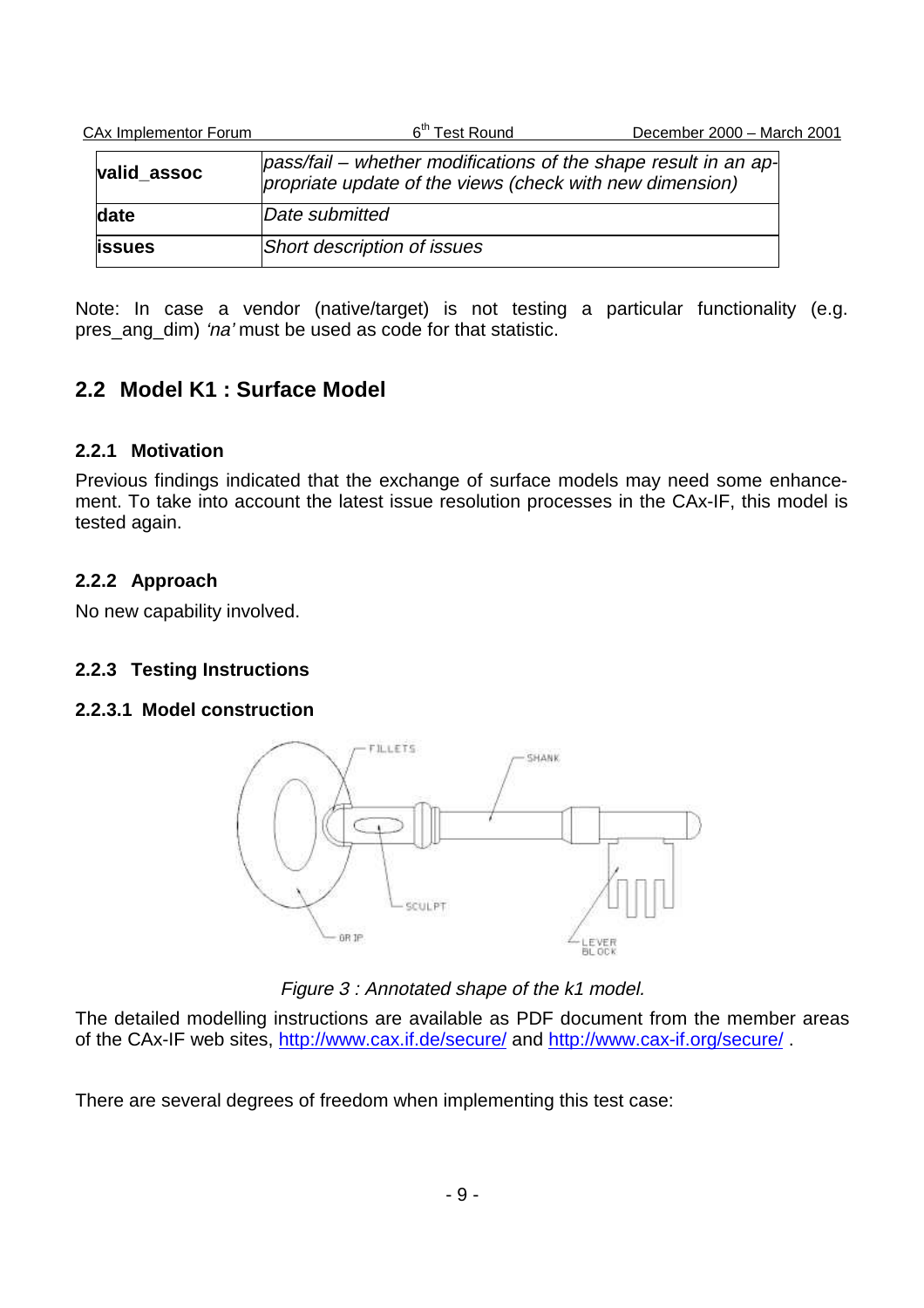CAx Implementor Forum 6<sup>th</sup> Test Round December 2000 – March 2001

- The first point is how two construct the model according to Theorem's test suite. There are two approaches (sweeping/revolving vs. union/intersection). Vendors may choose the approach which fits best with their system capabilities, the model should be constructed only once.
- The next point is how to downgrade the model. It has been agreed that any number of shells is allowed. The information how many shells are used will be collected with the native stats, but will not be an exchange success criteria.

## **2.2.3.2 Statistics**

It has been agreed, that for Round6J and future testing, only topologically bounded surface models shall be exchanged. Thus the model name is simply 'k1'.

With each STEP file submitted for k1, vendors must include a text file with the stats in comma-delimited form (.csv):

| model         | k1                                                           |
|---------------|--------------------------------------------------------------|
| system_t      | Native system code                                           |
| system_n      | Target system code (for native stats use 'stp' for system_t) |
| lunit         | <b>Units</b>                                                 |
| shells        | Number of shells in the model (not a success criteria).      |
| area          | Total surface area                                           |
| date          | Date submitted                                               |
| <b>issues</b> | <b>Short description of issues</b>                           |

# **2.3 Model C1 : Colours and 3D Annotation**

## **2.3.1 Motivation**

The objective of this test case is to formally test the exchange of solid, surface, curve and overriding colour as done in earlier test rounds of the CAx-IF, plus 3D annotation.

In order to eliminate any unwanted side-effects, a very simple model is used. It will contain a coloured cube, including overriding colour for the system supporting this functionality, plus a coloured surface and curve.

This model – for the systems having implemented the annotation capability – is also used to transfer associative text. The associative text capability is fully harmonised between AP 214 and the corresponding AP 203 application extension and thus should also be interoperable.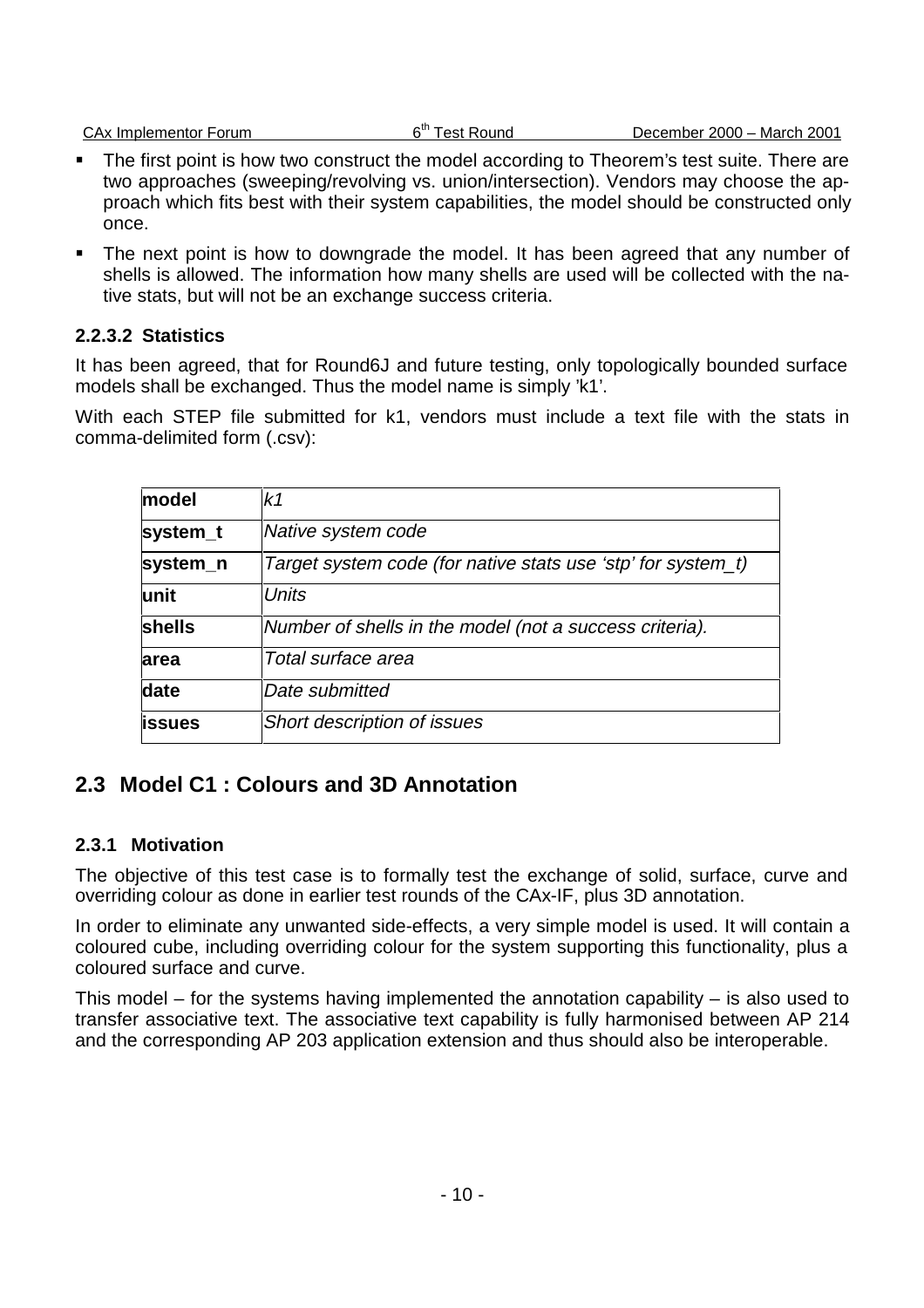#### **2.3.2 Approach**

#### **2.3.2.1 Presentation colours**

As defined in AP214 and the Colours and Layers extension to AP203.

## **2.3.2.2 Annotation**

The systems' support for associative text is strongly varying. The approach recently studied with the Implementor Forum allows for:

- unstyled text in the model
- styled notes in the model
- associate notes to the model
- associativity of notes visually depicted by leader curves

The support for this functionality inside the systems varies considerably. Further variations are introduced by the target elements to which the notes can be associated in a system.

For the test of 3D annotation, a scenario with a styled text associated to a face and a visual depiction of this associativity by a leader curve will be studied. Since the underlying STEP approach is modular, those systems that cannot exactly represent such a scenario are encouraged to use closest-fits, e.g. neglect the associativity when necessary.

The recommended practices for associative text are available on the CAx-IF web sites, http://www.cax-if.org/ and http://www.cax-if.de/.

## **2.3.3 Testing Instructions**

## **2.3.3.1 Model construction**

In order to test colour and text exchange without any unwanted side-effects, a very simple geometry is used. The model should contain:

- A cube with solid colour.
- For systems supporting overriding colours:
	- An overriding face colour on one side of the cube.
	- An overriding edge colour on one edge of the cube. The edge should not belong to the coloured surface.
- A separate surface with surface colour.
- A separate curve with curve colour.

This model is also used to test the exchange of 3D annotations, for systems supporting this functionality. Recommendations to set up the text in the model:

- Include two annotations in the model, one single-line text and one multi-line text.
- Style the two texts with an arbitrary colour.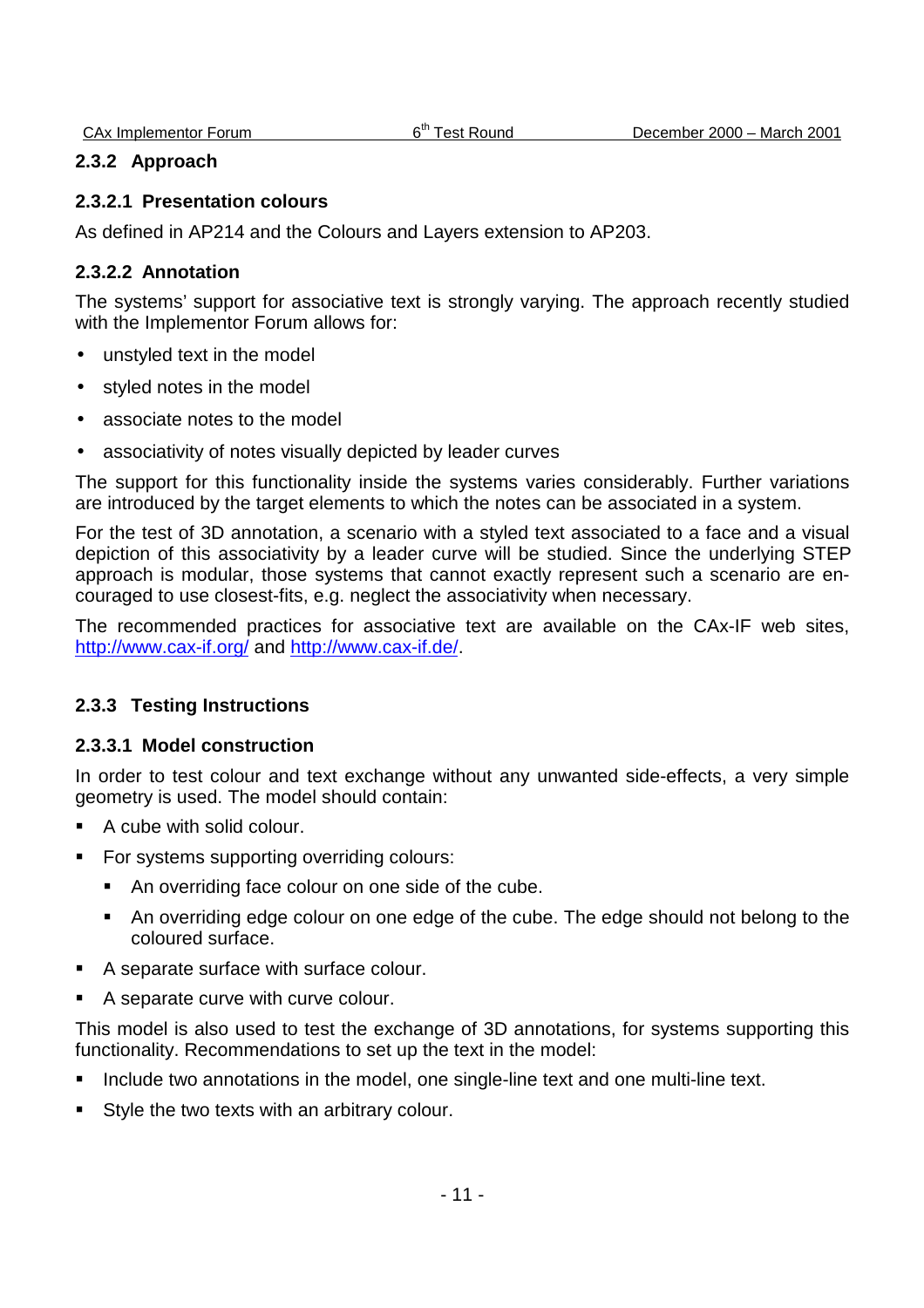- The two annotations should be associated to portions of the cube, e.g. a surface and an edge.
- Select an arbitrary placement of the text



**Note:** Overriding colours are not mandatory, but recommended for systems supporting this functionality. The colours don't necessarily need to be as shown on the figures above.

## **2.3.3.2 Statistics & Screenshots**

With each STEP file submitted for c1, vendors must include a text file with the stats in comma-delimited form (.csv):

| model         | с1                                                                                                                                                                                         |
|---------------|--------------------------------------------------------------------------------------------------------------------------------------------------------------------------------------------|
| system_t      | Native system code                                                                                                                                                                         |
| system_n      | Target system code (for native stats use 'stp' for system_t)                                                                                                                               |
| lunit         | <b>Units</b>                                                                                                                                                                               |
| <b>volume</b> | Total volume of the solid part                                                                                                                                                             |
| larea         | Total area of all solids and surfaces in the model                                                                                                                                         |
| cx, cy, cz    | Centroid of the solid                                                                                                                                                                      |
| color sd      | all/partial/none - if solid colours in the model are totally cor-<br>rect, partially correct, or lost completely.<br>Note: na indicates vendor is not testing solid colour                 |
| color f       | all/partial/none – if overriding face colour in the model is totally<br>correct, partially correct, or lost completely.<br>Note: na indicates vendor is not testing overriding face colour |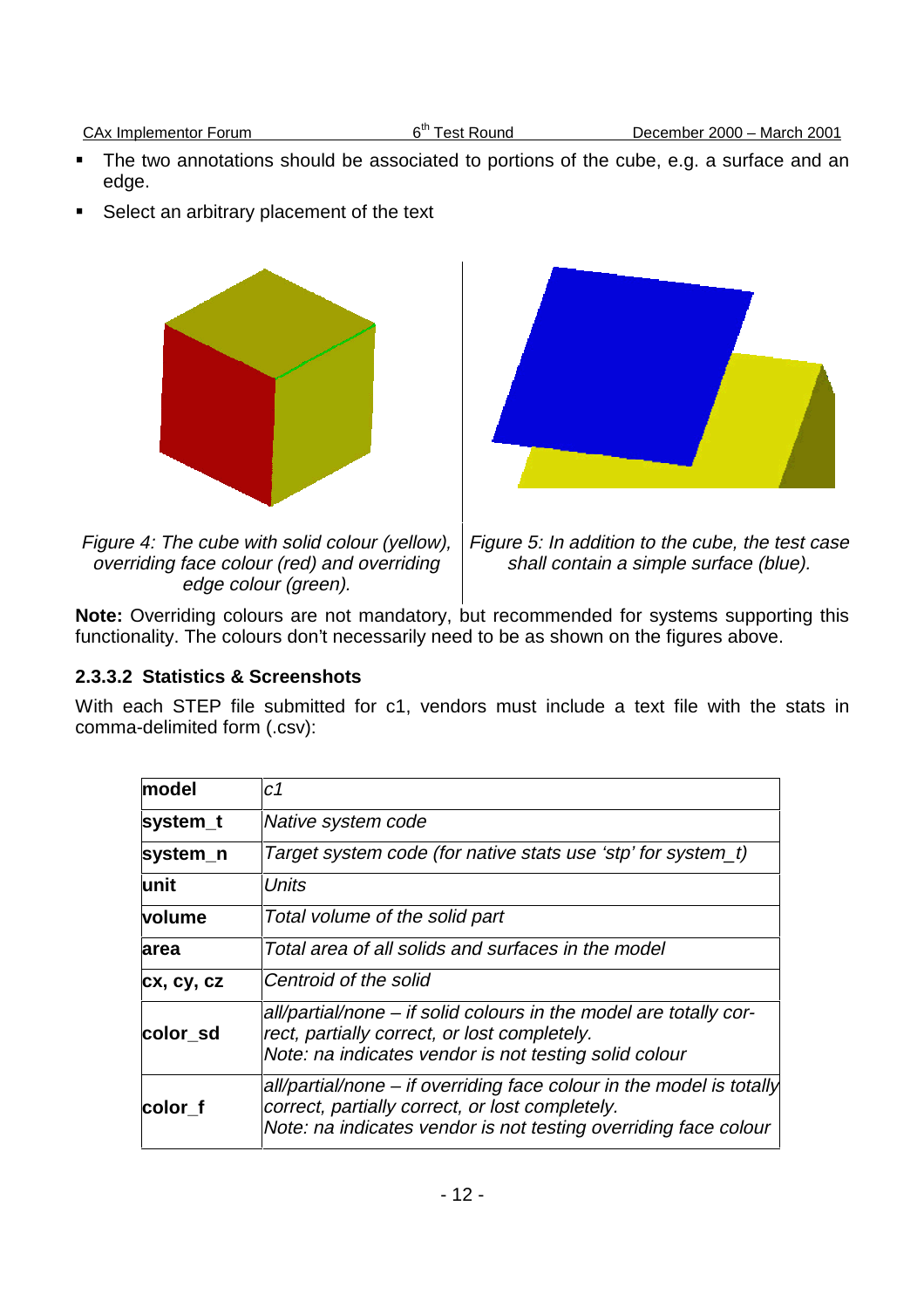| <b>CAx Implementor Forum</b> | 6 <sup>th</sup> Test Round                                                                                                                                                                       | December 2000 - March 2001 |
|------------------------------|--------------------------------------------------------------------------------------------------------------------------------------------------------------------------------------------------|----------------------------|
| color_e                      | all/partial/none – if overriding edge colour in the model is to-<br>tally correct, partially correct, or lost completely.<br>Note: na indicates vendor is not testing overriding edge colour     |                            |
| color_surf                   | all/partial/none – if the colour of the extra surface in the model<br>is totally correct, partially correct, or lost completely.                                                                 |                            |
| color_curve                  | all/partial/none – if the colour of the extra curve in the model is<br>totally correct, partially correct, or lost completely.                                                                   |                            |
| color_t1                     | Text colour used for the single-line text.                                                                                                                                                       |                            |
| color_t2                     | Text colour used for the multi-line text.                                                                                                                                                        |                            |
| valid txt                    | all/partial/none – whether the specified texts appear in the<br>model<br>Note: na indicates vendor is not testing associative text                                                               |                            |
| valid_txt_-<br>assoc         | all/partial/none – whether the association of the text to the<br>elements of the geometric model as described above is cor-<br>rect<br>Note: na indicates vendor is not testing associative text |                            |
| date                         | Date submitted                                                                                                                                                                                   |                            |
| issues                       | <b>Short description of issues</b>                                                                                                                                                               |                            |

In order to validate the colour exchange on a visual basis, vendors are asked to send in a screenshot for their native model and one for each imported C1 to jboy@prostep.de. These pictures will then be published in the secure area of the CAx-IF web sites (http://www.caxif.de/secure/ and http://www.cax-if.org/secure/). The following naming convention is suggested:

# c1-[nat]-[tgt].[type]

where [nat] is the native system code, [tgt] is the target system code (use 'native' for the screenshot of the native model), and [type] is the usual extension based on the file format (.jpg/.gif/.bmp).

# **2.4 Model B1 : Benchmark model 'gear lever'**

# **2.4.1 Motivation**

As a result of the presentation of the short report from the  $6<sup>th</sup>$  ProSTEP Processor Benchmark during the Round5J review meeting, it has been agreed to re-test the model used there in the CAx-IF with the latest processor versions, in order to see if the results can be improved.

**Note:** Those vendors who like to re-test the 'old' validation properties functionality as tested in the previous rounds may do this informally (i.e. no stats reported) with this model.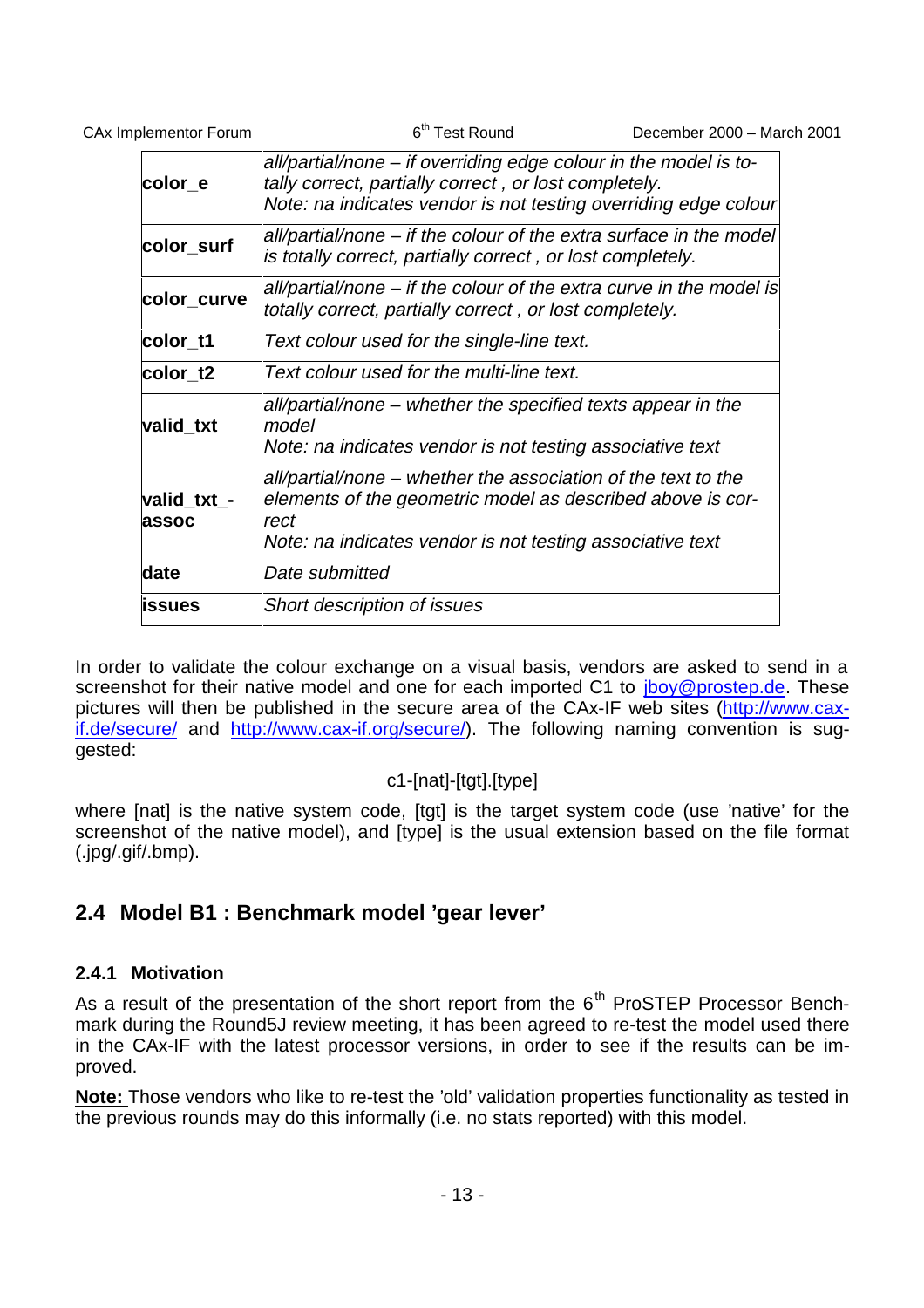## **2.4.2 Approach**

No new capability involved.

## **2.4.3 Testing Instructions**

## **2.4.3.1 Construction of the benchmark model**



Figure 6: Shape of the B1 model (gear lever)

Those vendors who participated in the ProSTEP benchmark should re-use the gear lever model which has been constructed for that purpose. The modelling instructions may be found in the secure area of the CAx-IF web sites, http://www.cax-if.org/secure/ and http://www.caxif.de/secure/.

## **2.4.3.2 Statistics**

With each STEP file submitted for the b1 model, vendors must include a text file with the stats in comma-delimited form (.CSV):

| model      | b <sub>1</sub>                                               |
|------------|--------------------------------------------------------------|
| system_t   | Native system code                                           |
| system_n   | Target system code (for native stats use 'stp' for system_t) |
| lunit      | Units                                                        |
| volume     | Total volume of all solids                                   |
| area       | Total surface area                                           |
| cx, cy, cz | Centroid of all solids                                       |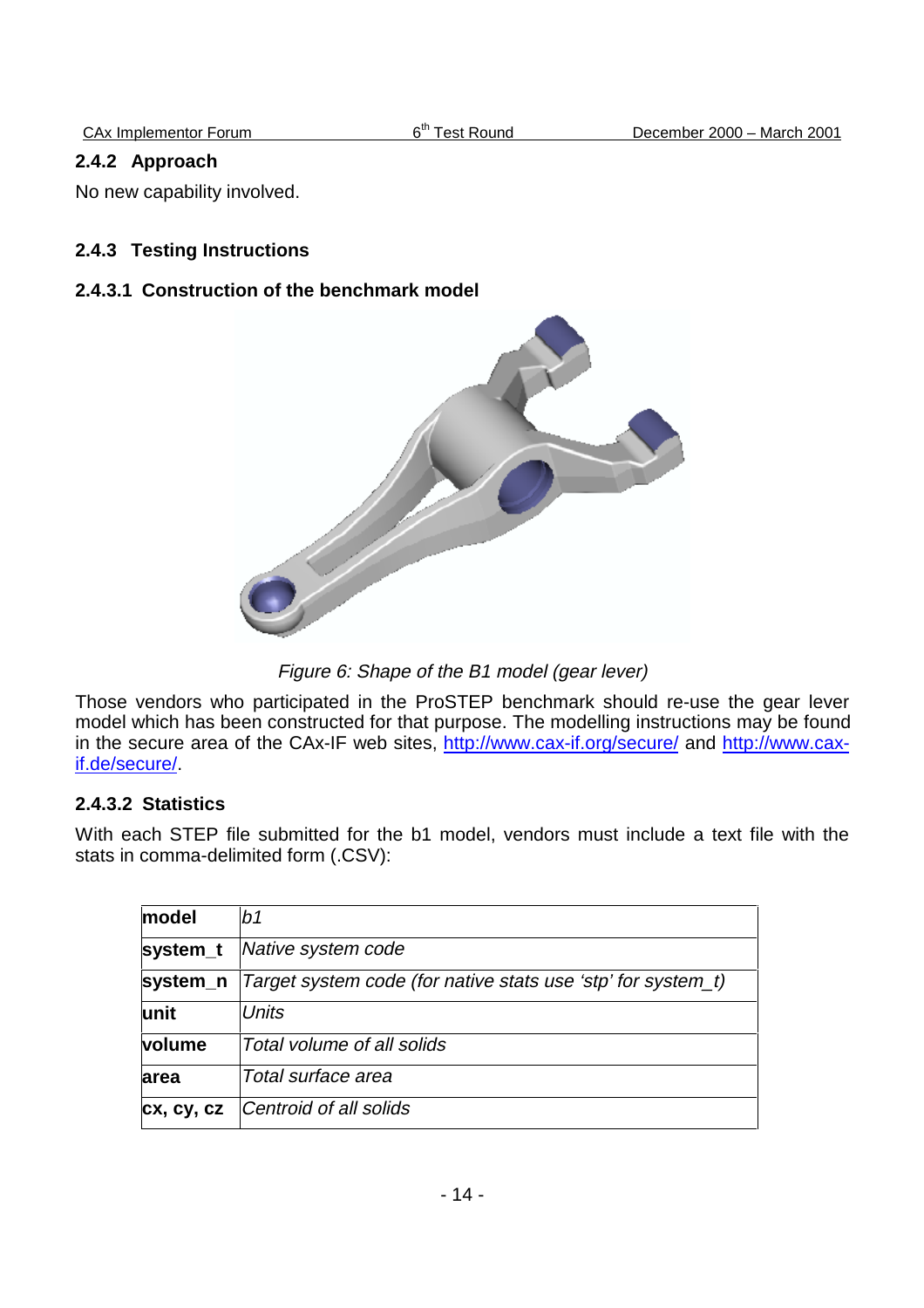**date** Date submitted **issues** Short description of issues

# **2.5 Model AS1 : Extended Validation Properties**

## **2.5.1 Motivation**

AS1 is a model already known from previous testing activities in the CAx-IF. The model is reused to test the extended validation properties ('Val.Props.2') capability.

Therefore, the known VP test will be extended. There are two new fields in the statistics, which reflect if the Shove-IT information is implemented correctly and the value of the centroid of the 'Rod Assembly' in the context of its parent, the AS1 assembly.

For post-processing, a 'cobbled' file we be submitted. Vendors should trace the misplacements in the model via the VP2 information.

## **2.5.2 Approach**

See the approach described in the CAx Implementor Forum Recommended Practices for Geometric Validation Properties (see http://www.cax-if.org/joint\_testing\_info.html or http://www.cax-if.de/joint\_testing\_info.html).

This approach is extended by the **Extended Validation Properties** approach, which is currently described in the presentation available from the secure areas of the CAx-IF web sites, http://www.cax-if.de/secure/ and http://www.cax-if.org/secure/.

## **2.5.3 Testing Instructions**

Please note that system vendors that do not support the extended validation properties capability may submit test files for this model. They are required to enter 'na' as the value for all VP2-related stats.

## **2.5.3.1 Model construction**

Below a plot of the assembly as well as of the components is given. Note: this model may have been constructed with slightly differing dimensions in the past by some vendors. These models can also be re-used.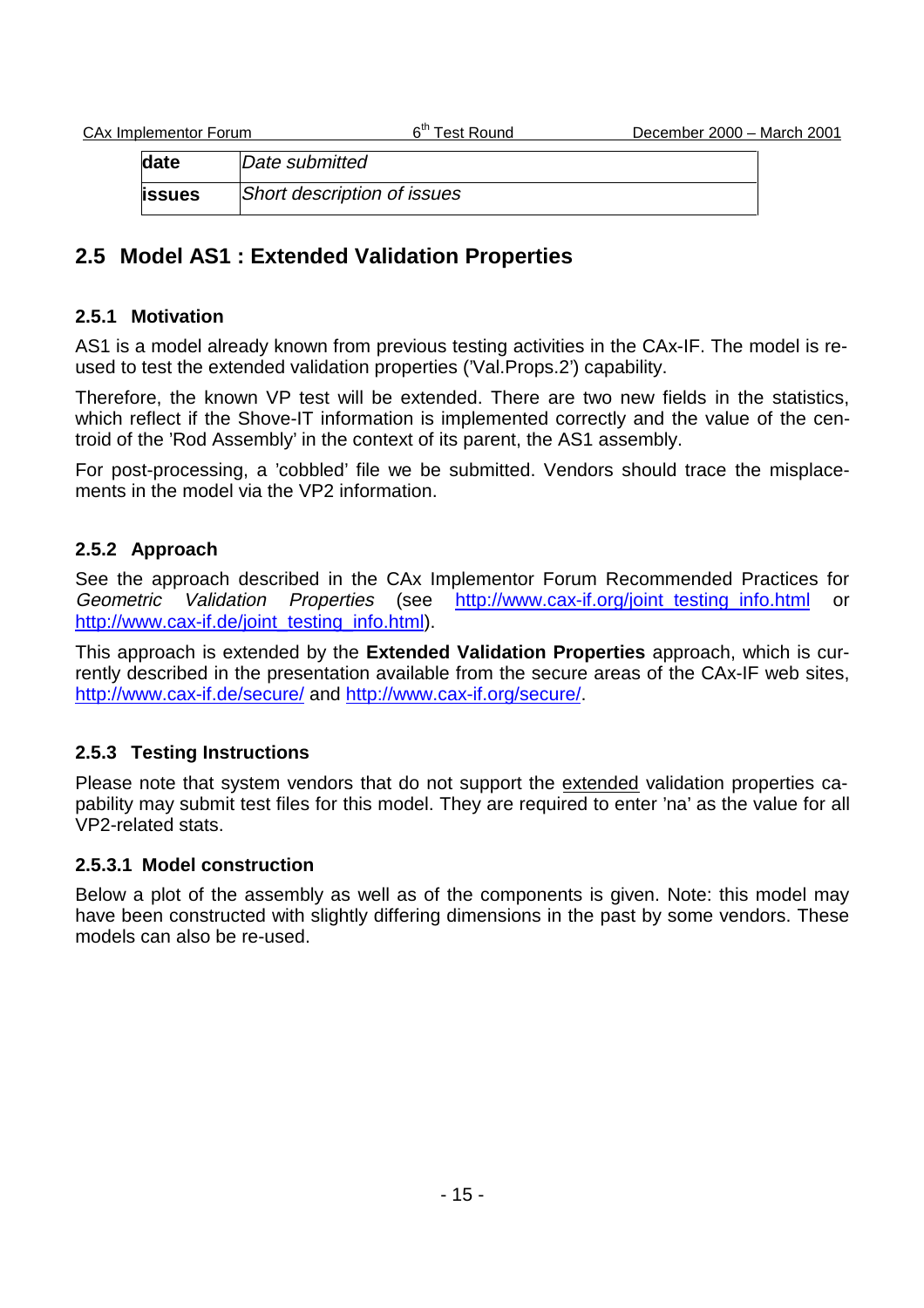# CAx Implementor Forum 6<sup>th</sup> Test Round December 2000 – March 2001  $\circ$ II<br>LI Ĝ  $\epsilon$

Figure 7: as1 shape



Figure 8: dimensions as1 (dimensions in mm)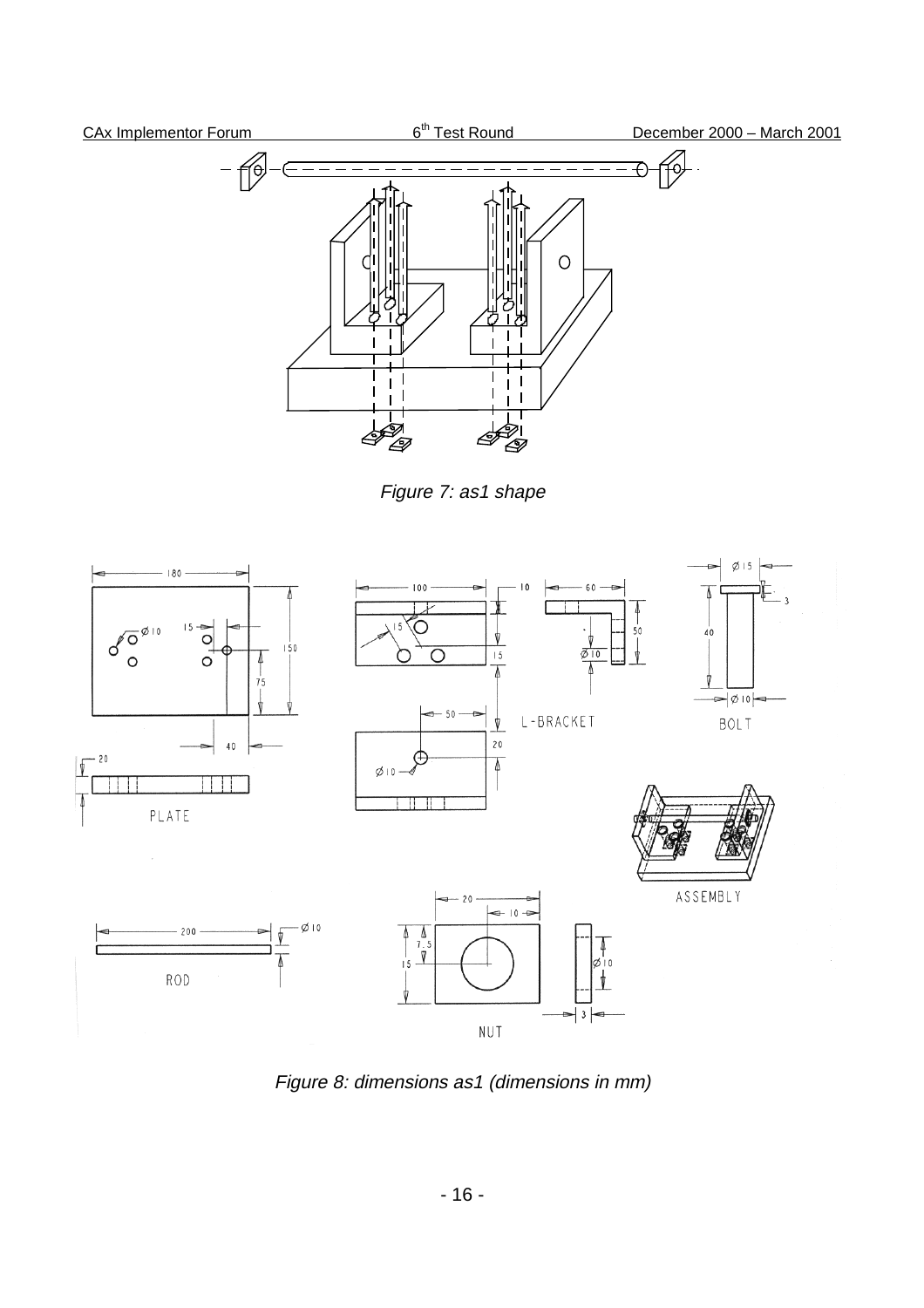| <b>CAx Implementor Forum</b>                                                                                 | 6 <sup>th</sup><br><b>Test Round</b>                                    | December 2000 - March 2001 |
|--------------------------------------------------------------------------------------------------------------|-------------------------------------------------------------------------|----------------------------|
| <b>Part names:</b>                                                                                           |                                                                         |                            |
| • Assembly:<br>- as1<br>• Sub-Assemblies:<br>- I-bracket assembly,<br>- nut-bolt assembly,<br>- rod assembly | • Components:<br>- plate,<br>- I-bracket,<br>- bolt,<br>- nut,<br>- rod |                            |

## **Extended validation properties**

The values for the overall volume of the assembly and its the total surface shall be computed and transferred via the STEP file.

In addition to this, the centroid data and Shove-IT information for the subassemblies and parts shall be transferred.

## **2.5.3.2 Statistics**

With each STEP file submitted for model as1, vendors must include a text file with the stats in comma-delimited form (.csv):

| lmodel                      | as1                                                                                                                                                      |
|-----------------------------|----------------------------------------------------------------------------------------------------------------------------------------------------------|
| system_n                    | Native system code                                                                                                                                       |
| system_t                    | Target system code (for native stats use 'stp' for system_t)                                                                                             |
| lunit                       | Units                                                                                                                                                    |
| solids                      | Number of solid instances (as opposed to components)                                                                                                     |
| volume                      | Total volume of all solids                                                                                                                               |
| validation<br><b>volume</b> | Total volume of all solids as received via the validation prop-<br>erty capability.                                                                      |
| valid_vol                   | pass/fail, is the instantiation of the validation property 'volume'<br>in the STEP file as per the recommended practices for valida-<br>tion properties? |
| area                        | Total surface area of all solids                                                                                                                         |
| validation_area             | Total surface area of all solids (entire assembly) as received<br>via the validation property capability.                                                |
| valid_area                  | pass/fail, is the instantiation of the validation property 'area' in<br>the STEP file as per the recommended practices for validation<br>properties?     |
| <b>CX CY CZ</b>             | Centroid of all solids                                                                                                                                   |
| validation_cx               | Centroid of all solids (entire assembly) as received via the                                                                                             |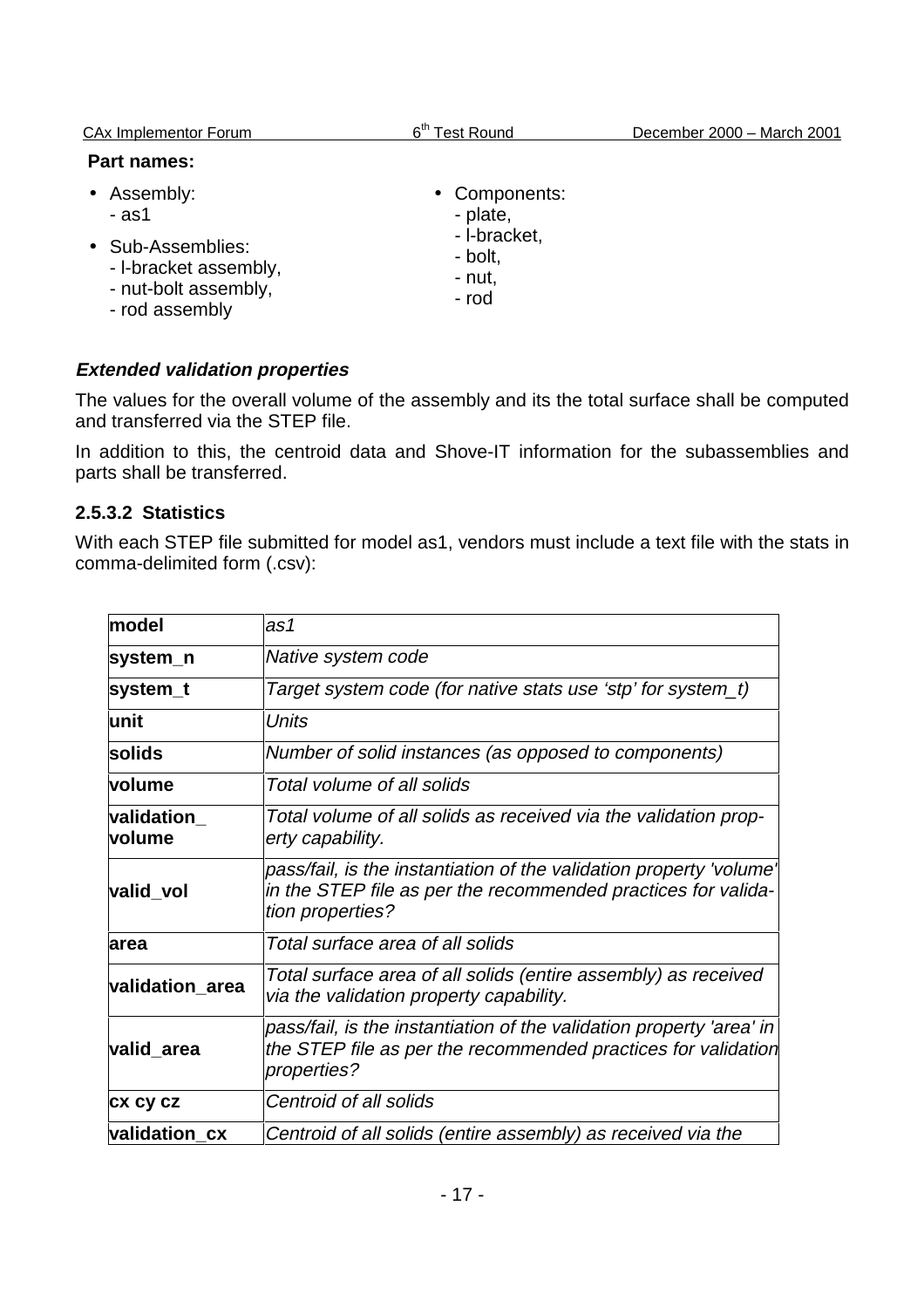| validation_cy<br>validation_cz  | validation property capability.                                                                                                                                 |
|---------------------------------|-----------------------------------------------------------------------------------------------------------------------------------------------------------------|
| valid cent                      | pass/fail, is the instantiation of the validation property 'cen-<br>troid' in the STEP file as per the recommended practices for<br>validation properties?      |
| lba1_cx<br>$Iba1_cy$<br>Iba1 cz | Centroid of one instance of the 'L-Bracket assembly' with re-<br>gard to its parent (AS1) as received via the extended valida-<br>tion property capability.     |
| lba2_cx<br>lba2_cy<br>lba2 cz   | Centroid of the other instance of the 'L-Bracket assembly' with<br>regard to its parent (AS1) as received via the extended vali-<br>dation property capability. |
| valid_shoveit                   | pass/fail, indicates whether the target system considers the<br>implementation of the instance information valid as per rec-<br>ommended practices.             |
| date                            | Date submitted                                                                                                                                                  |
| issues                          | Short description of issues                                                                                                                                     |

Note: In case a vendor (native/target) is not testing a particular functionality, 'na' must be used as code for that statistic. Additionally, the CAx-IF Test Administrators will compare the values of validation properties (validation\_volume, etc.) as received via the validation property capability with the actual values (volume, etc.) as reported in the statistics above. A Pass/Fail statistic will be arrived at based on the allowable deviation in values.

# **2.6 Joint Testcase with PDM-IF**

## **2.6.1 Motivation**

This test case is an extension of the well-known as1 model, which has been tested several times before, and it aims for CAD-PDM interaction. A major usage of external references is the splitting of product data describing assemblies into multiple files representing individual parts. The focus of the actual implementation is to deal with external representations. In the scope of this round of testing, the external representation shall be defined via STEP files.

The test case models a situation where the assembly structures are contained in one file, and the individual parts in a single file each. The file containing the assembly references the model contained in the part file.

In Round6J, the PDM Implementor Forum will submit the files which will then be **imported only** by all CAx vendors testing this functionality. The geometry (leaf node) files may not be included. The CAx vendors should then report which references could be found.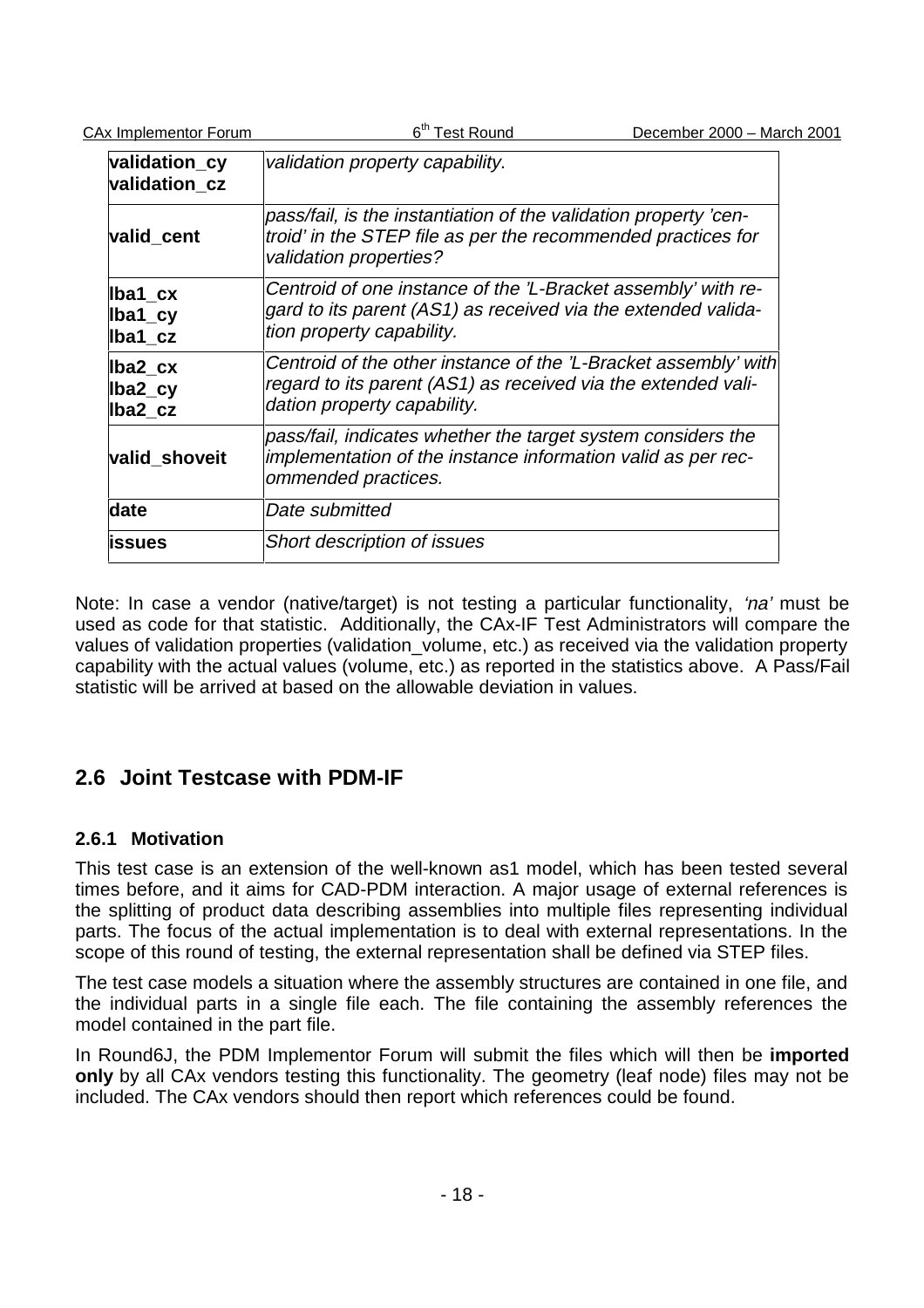#### **2.6.2 Approach**

See the approach described in the PDM Schema Usage Guide, available on the PDM-IF web-site (http://www.pdm-if.org/pdm\_schema/). Recommended Practices for External References with annotated, relevant sections of the Usage is available on the CAx-IF site (http://www.cax-if.org/joint\_testing\_info.html and http://www.cax-if.de/joint\_testing\_info.html).

#### **2.6.3 Testing Instructions**

Please note that system vendors that do not support the external reference mechanism should not import STEP files from this test case.

#### **2.6.3.1 Model construction**

For Round6J, the files will be provided by the PDM vendors, based on the test cases 'dman1', 'dman2', 'er3' and 'er4', defined in Round5J. All CAx vendors supporting external reference capability should import those files and submit the results they receive.

#### **2.6.3.2 Statistics**

There are no formal stats like in the other test cases for the joint testing. Instead, there is a catalogue of questions to be answered. The results shall be fed back directly to the PDM-IF at mario.leber@prostep.de. A template document containing the questions to be answered will be available from the secure areas of the CAx-IF web sites (http://www.cax-if.org/secure/ and http://www.cax-if.de/secure/).

# **3.0 Production models: PM4**

## **3.1 Motivation**

In an attempt to test the STEP processors on real world models, the CAx Implementor Forum will be testing production parts in this round and future rounds of CAx-IF testing. These production models are characteristic for components and assemblies that are encountered in the aerospace and automotive industries. PDES, Inc. and ProSTEP member companies and vendors have supplied these models.

## **3.2 Approach**

STEP files provided by member companies and vendors have been analysed for quality of (solid and/or surface) geometry as well as syntax and structure. The model quality issues (if any) have been documented in a README file which accompanies the STEP files. In this round of testing production models, simple comparison of mass property data (volume, surface area, centroid) will be used as a basis for validating success/failure of the exchange.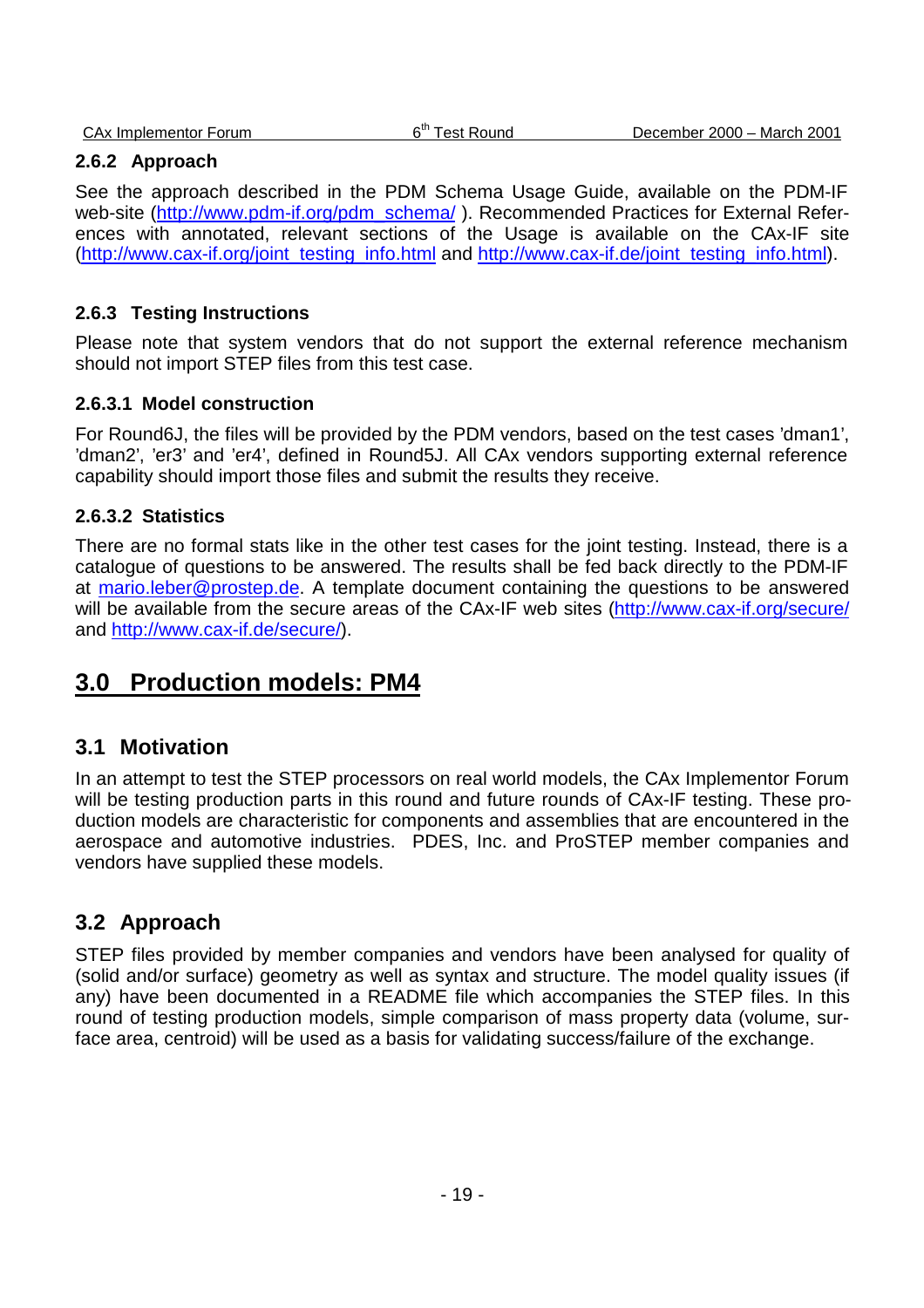# **3.3 Testing Instructions**

## **3.3.1 Models Being Tested**

In this round of testing, the following production models are being tested. The table below contains information on the models. A ZIP file <prodmod\_r6j.zip> containing a README file and the STEP files (with files names as in the table) is available from the CAx IF sites in the secure area.

| <b>Model</b>           | <b>Originating System</b>          | <b>Schema</b>         | <b>STEP File Name</b><br>(in ZIP file)       |
|------------------------|------------------------------------|-----------------------|----------------------------------------------|
| <b>Grinder Vise</b>    | AutoDesk Inventor 4.0              | 214                   | pm4-in-214.stp                               |
| <b>Tommy Gun</b>       | <b>AutoDesk Mechanical Desktop</b> | 214                   | pm4-ac-214.stp                               |
| Handle                 | Alias Studio 9.6                   | 214                   | pm4-al-214.stp                               |
| <b>Conductor Mount</b> | Pro/E 2000i <sup>2</sup>           | 214                   | pm4-pe-214.stp                               |
| Pump Rotor (1)         | Euclid                             | 203<br>single file    | pm4-pe-203.stp                               |
| Pump Rotor (2)         | Euclid                             | 214<br>external refs. | $pm4$ -pe-214.zip<br>unzips to 14 STEP files |
| Hydroengine            | <b>HiCAD</b>                       | 214                   | pm4-hc-214.stp                               |
| <b>Sifter Fork</b>     | Unigraphics 18.0                   | 203                   | pm4-ug-203.stp                               |
| <b>Drive Shaft</b>     | Unigraphics 18.0                   | 203                   | $pm4$ -ug $2$ -203.stp                       |

## **3.3.2 Statistics**

As discussed briefly in the previous section (Section 3.2 Approach), the statistics that will be associated with each production model are aimed at determining if the production models are exchanged "successfully". As in past testing, change in volume, surface area, and centroid will be used as a basis for determining "pass/fail". For each production model, a set of native statistics have been collected from the respective system vendors.

For each STEP file (production model) being tested, vendors must send in target statistics in comma-delimited form (.csv): The naming convention for target stats is explained in the 'General Testing Instructions' document available on the CAx-IF sites, under the 'Joint Testing Information' link off the CAx-IF home page.

| model    | pm4                                                                                                       |
|----------|-----------------------------------------------------------------------------------------------------------|
| system_n | native system code (use the native system code for each model<br>listed in the table in Section $3.3.1$ ) |
| system_t | target system                                                                                             |
| lunit    | Units                                                                                                     |